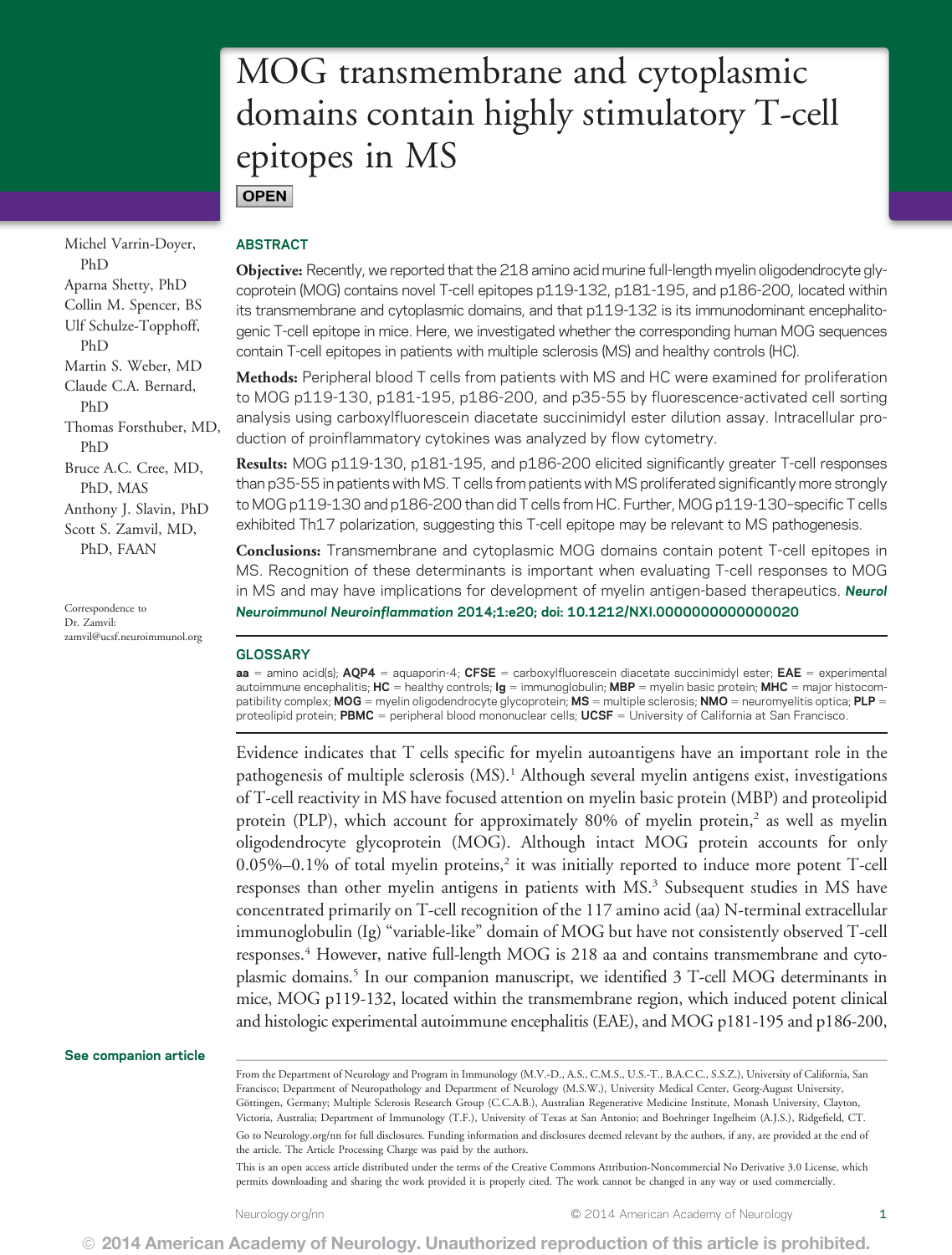2 discrete T-cell epitopes within the cytoplasmic domain.6 Upon recall to immunization of mice with full-length MOG, these T-cell epitopes were recognized more frequently than MOG p35-55, indicating they are dominant epitopes. We therefore questioned whether T cells in patients with MS recognize the corresponding peptide sequences of human MOG.

METHODS Patients. Twelve Caucasian patients with MS (66% female, mean age [SD]: 43.2 [12.9] years, mean disease duration [SD]: 5.5 [6.2] years, mean Expanded Disability Status Scale score [SD]: 1.8 [1.0]) and 12 Caucasian healthy controls (HC) (42% female, mean age [SD]: 40.5 [8.8] years) were recruited from the University of California at San Francisco (UCSF) MS Center. Out of 12 patients with MS, 10 had not received disease-modifying therapies prior to the study and 2 were treated with rituximab. Statistical significance between patients with MS and HC occurred regardless of whether the 2 patients treated with rituximab were included in T-cell proliferation and cytokine analysis. None of the patients had received steroids within 2 months preceding blood draws. Blood was collected by venipuncture.

Standard protocol approvals, registrations, and patient consents. This study was approved by the UCSF Committee on Human Research (Protocol 10-00650). Written informed consent was obtained from participants prior to enrollment.

Peptides. Human MOG p119-130 (FYWVSPGVLVLL), MOG p181-195 (TLFVIVPVLGPLVAL), and p186-200 (VPVLGPLVALIICYN) were synthesized by Genemed Synthesis Inc. (San Antonio, TX). Human MOG p35-55 (MEVGWYRPPFSRVVHLYRNGK) was purchased from AnaSpec, Inc. (Fremont, CA).

Lymphocyte culture and proliferation assay. Human peripheral blood mononuclear cells (PBMC) were isolated by density gradient centrifugation over Ficoll (Ficoll-Paque PLUS; GE Healthcare, Milwaukee, WI). T-cell proliferation was evaluated as previously described.<sup>7</sup> PBMC were stained with 0.5  $\mu$ M 5,6carboxylfluorescein diacetate succinimidyl ester (CFSE) (Invitrogen, Carlsbad, CA). After 10 days of culture with antigens, T-cell proliferation was examined by flow cytometric evaluation of CFSE dilution. Proliferation was expressed as the cell division index (defined as the number of CFSE<sup>low</sup> T cells cultured with antigen/number of CFSE<sup>low</sup> T cells without antigen). Culture medium consisted of X-VIVO 15 (Lonza, Walkersville, MD) supplemented with penicillin (100 U/mL) and streptomycin (0.1 mg/mL). Mouse monoclonal anti–HLA-DR (clone G46-6; BD Biosciences, San Jose, CA), anti–HLA-DQ (clone HG-38; Abcam, Cambridge, MA), anti–HLA-DP (clone B7/21; Abcam), and isotype control (clone G155-178; BD Biosciences) were used to evaluate inhibition of T-cell proliferation. Antibodies were added to CFSE-stained PBMC cultures 1 hour prior to antigen addition.

Flow cytometry analysis. Human single-cell suspensions were stained with antibodies against CD3 and CD4 (eBioscience, San Diego, CA and BD Biosciences). Intracellular cytokine production by CD4<sup>+</sup> T cells was analyzed by monitoring the expression of interferon-g and interleukin-17 (1:100) (eBioscience) after phorbol 12-myristate 13-acetate (50 ng/mL) and ionomycin (500 ng/mL; both from Sigma–Aldrich, St. Louis, MO) stimulation for

5 hours in the presence of GolgiPlug (BD Biosciences). Data were acquired on a FACSCanto flow cytometer (BD Biosciences).

Statistics. Statistical analysis was performed using Prism (Graph-Pad Software, La Jolla, CA) software. The nonparametric Mann– Whitney U test was used to compare data. A value of  $p < 0.05$  was considered statistically significant.

RESULTS Peripheral blood  $CD4^+$  T cells from patients with MS and HC were examined for their capability to respond to human MOG peptides p119- 130, p181-195, and p186-200. Proliferation was measured by CFSE dilution assay. As shown in figure 1A,  $CD4^+$  T cells from untreated patients with MS and HC proliferated in response to human MOG p119-130, p181-195, and p186-200 more strongly than to MOG p35-55. Further, T-cell proliferation to p119-130, p181- 195, and p186-200 was significantly greater than to p35- 55 ( $p = 0.0051$ ,  $p = 0.0304$ , and  $p = 0.0007$ , respectively) in patients with MS. Proliferative responses to MOG p119-130 and p186-200 were most robust, and, in comparison, T cells from patients with MS proliferated significantly more to these determinants than T cells from HC. In contrast, no significant differences in proliferation to p181-195 were observed between patients with MS and HC.

In MS, the pathogenic involvement of  $CD4^+$  T cells is supported by the association between disease susceptibility and major histocompatibility complex (MHC)-II genes.<sup>1</sup> Using MHC II–blocking antibodies, we observed that T-cell proliferation to MOG p119- 130 and p186-200 was inhibited by anti–HLA-DR but was not significantly inhibited by anti–HLA-DQ or anti–HLA-DP. These results demonstrated that HLA-DR molecules serve as restriction elements for p119-130– and p186-200–specific T cells (figure 1B).

Th1 and Th17 cells represent 2 proinflammatory T-cell subsets that may participate in MS pathogenesis. Thus, we examined proliferating MOG peptidespecific T cells for production of proinflammatory cytokines. The frequency of Th17 cells and ratio of Th17 to Th1 cells were greater in response to MOG p119-130 than to the other MOG T-cell determinants examined (figure 2). Further, Th17 p119-130–specific T cells were statistically more frequent in patients with MS than HC. In contrast, the frequency of MOG p186- 200–specific Th1 cells appeared to be higher in patients with MS than HC, but it did not reach statistical significance. Collectively, these results clearly demonstrate that the T-cell determinants within the transmembrane and cytoplasmic domains of MOG, shared in mice and humans, are highly stimulatory in patients with MS.

DISCUSSION In 1993, when MOG protein was discovered as a CNS autoantigen, it was reported to induce more potent T-cell responses than MBP, PLP, or myelin-associated glycoprotein (MAG).<sup>3</sup> However,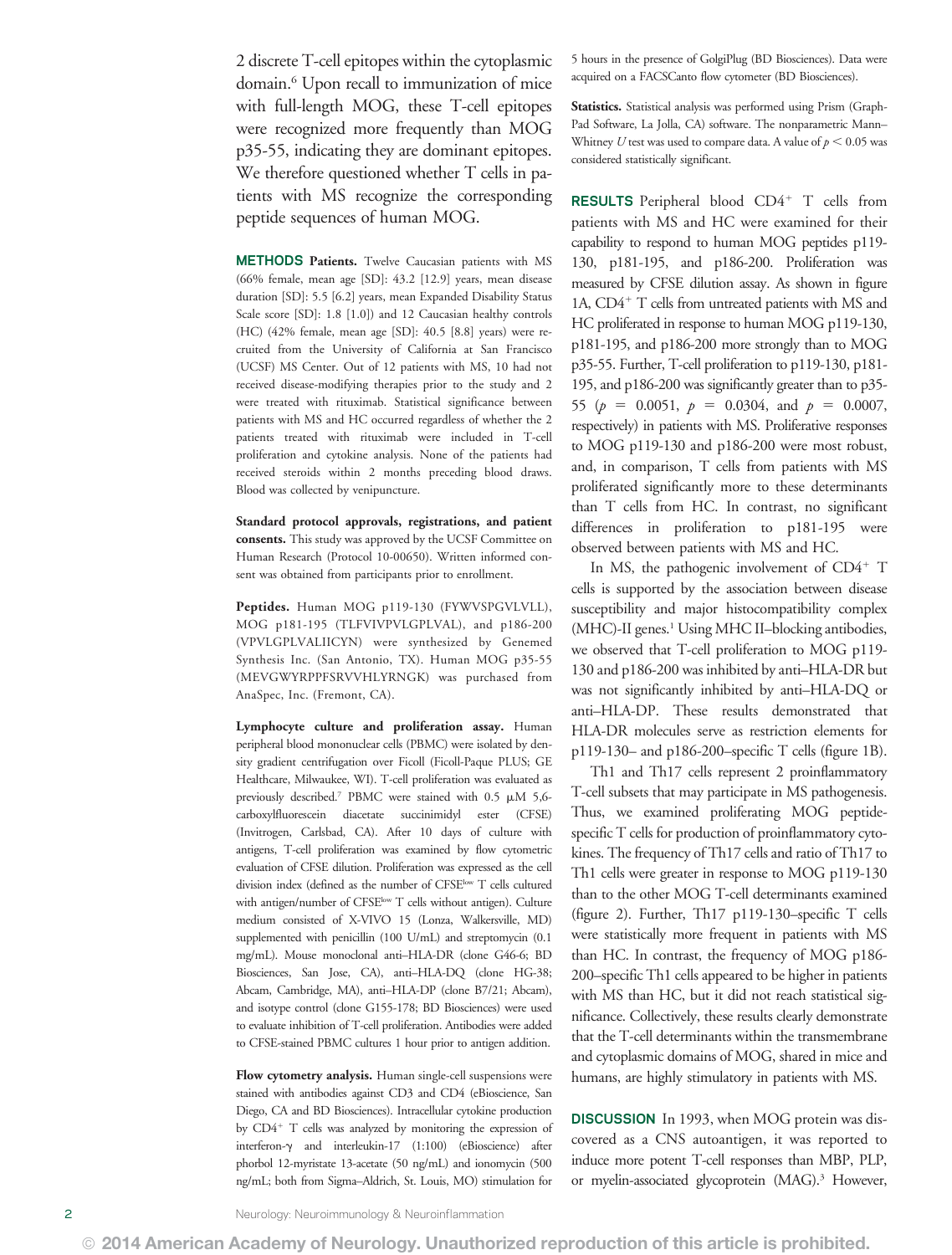

(A) Peripheral blood mononuclear cells (PBMC) from 12 patients with multiple sclerosis (MS) and 12 healthy controls (HC) were examined by carboxylfluorescein diacetate succinimidyl ester (CFSE) dilution assay for proliferation to myelin oligodendrocyte glycoprotein (MOG) p35-55, p119-130, p181-195, and p186-200 (10 µg/mL) after 10 days of culture. CFSE was measured in CD3+CD4+ T cells by flow cytometry and quantified by cell division index (CDI). Horizontal lines indicate median values. (B) CFSE-labeled PBMC were cultured for 10 days in the presence of antigens alone or in combination with anti–HLA-DR, -anti–HLA-DQ, anti–-HLA-DP, or isotype control antibodies. T-cell proliferative responses were evaluated by analysis of CFSE dilution.  $*p < 0.05$ ,  $*p < 0.01$ , Mann-Whitney U test.

most subsequent studies utilized peptides corresponding to the extracellular MOG domain (MOG<sup>1-125</sup>) or recombinant MOG<sup>1-125</sup> itself and did not consistently observe T-cell reactivity.<sup>4</sup> These findings raised the possibility that T-cell epitopes exist in the other domains. In contrast to many studies that evaluated T-cell proliferation to MOG in MS, we utilized the CFSE dilution assay, which is a sensitive and robust method for measuring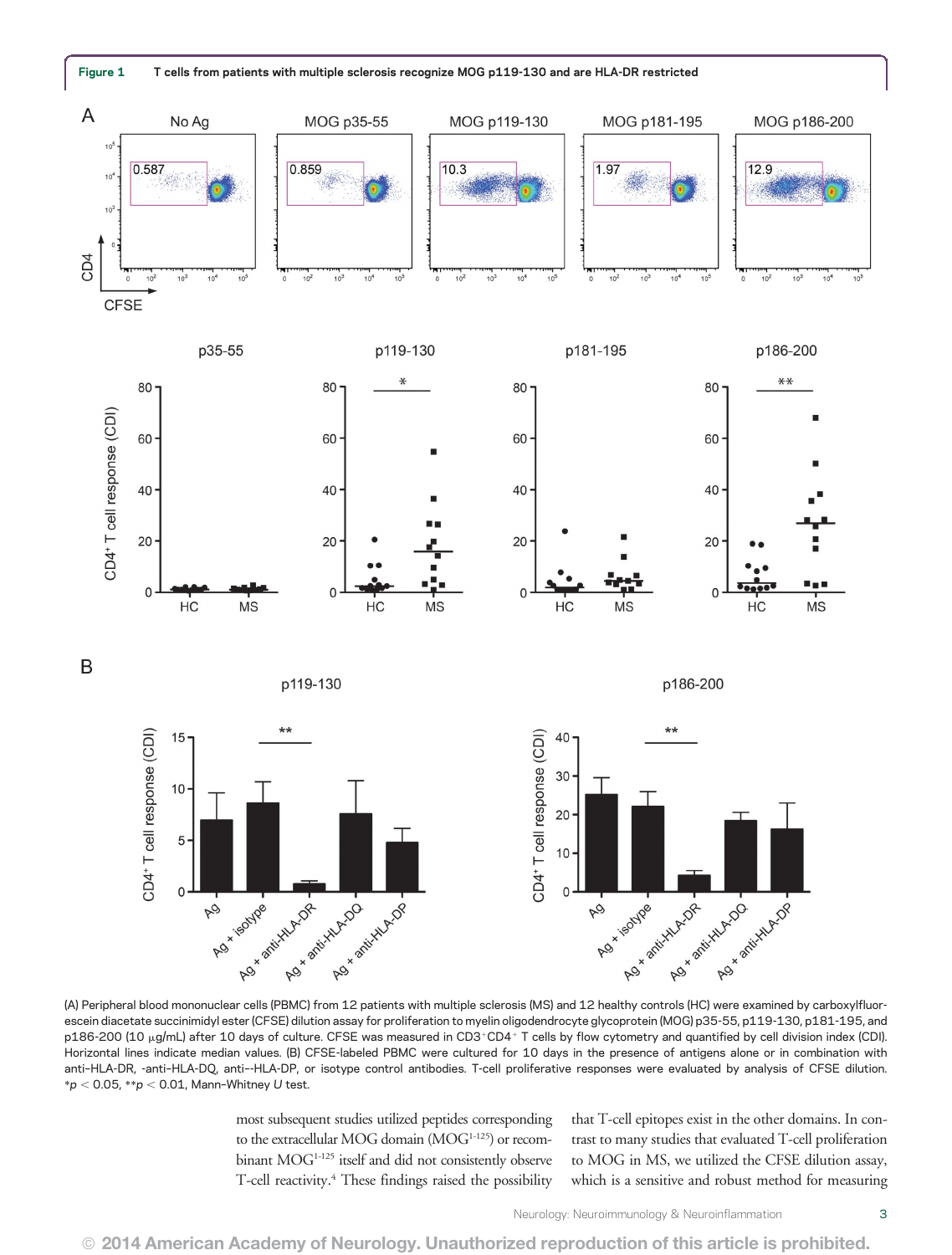

CD4+CFSE<sup>low</sup> proliferating T cells (cell division index >2) were analyzed for interleukin (IL)-17 and interferon (IFN)-y production by intracellular staining after stimulation with phorbol 12-myristate 13-acetate/ionomycin for 5 hours. Frequencies of IL17+IFN-y-, IL17+IFN-y-, and IL17-IFN-y+ were examined among proliferating p119-130-specific CD4+T cells, p181-195-specific CD4+T cells, and p186-200-specific CD4+T cells. Frequencies of IL-17 and IFN-y single positive T cells were used to calculate Th17/Th1 ratio. Box and whisker plots include the median, distribution, and range. \*p < 0.05, Mann-Whitney U test.  $CFSE =$  carboxylfluorescein diacetate succinimidyl ester;  $HC =$  healthy controls.

T-cell proliferation. In our study, the 3 transmembrane or cytoplasmic determinants examined elicited stronger T-cell proliferative responses than human MOG p35-55. These observations suggest that MOG p119-130, identified in our accompanying manuscript as an encephalitogenic murine T-cell determinant, may be pathologically relevant in both EAE and MS.

Of interest, a small number of reports that did evaluate T-cell reactivity to peptides corresponding to the intracellular domain of MOG observed similar, or lower, responses in patients with MS than HC.<sup>8,9</sup> Here, we observed not only that MOG p119-130 and p186-200 elicited more vigorous T-cell responses than p35-55 but also that these 2 novel T-cell epitopes elicited stronger proliferative responses in patients with MS than HC. In addition, p119-130–specific T cells exhibited significant proinflammatory Th17 polarization. Our demonstration that immunodominant T-cell epitopes exist within the C-terminal 100 residues of intact MOG in mice and that they correspond to determinants in MS should encourage reevaluation of T-cell recognition of MOG in patients with MS.

Two recent studies suggested that MOG-specific IgG antibodies may define a subset of aquaporin-4 (AQP4)-seronegative patients with neuromyelitis optica  $(NMO),<sup>10,11</sup>$  considered an astrocytopathy. IgG is a T cell–dependent antibody subclass.7 While it should be recognized that astroglial histopathology is necessary